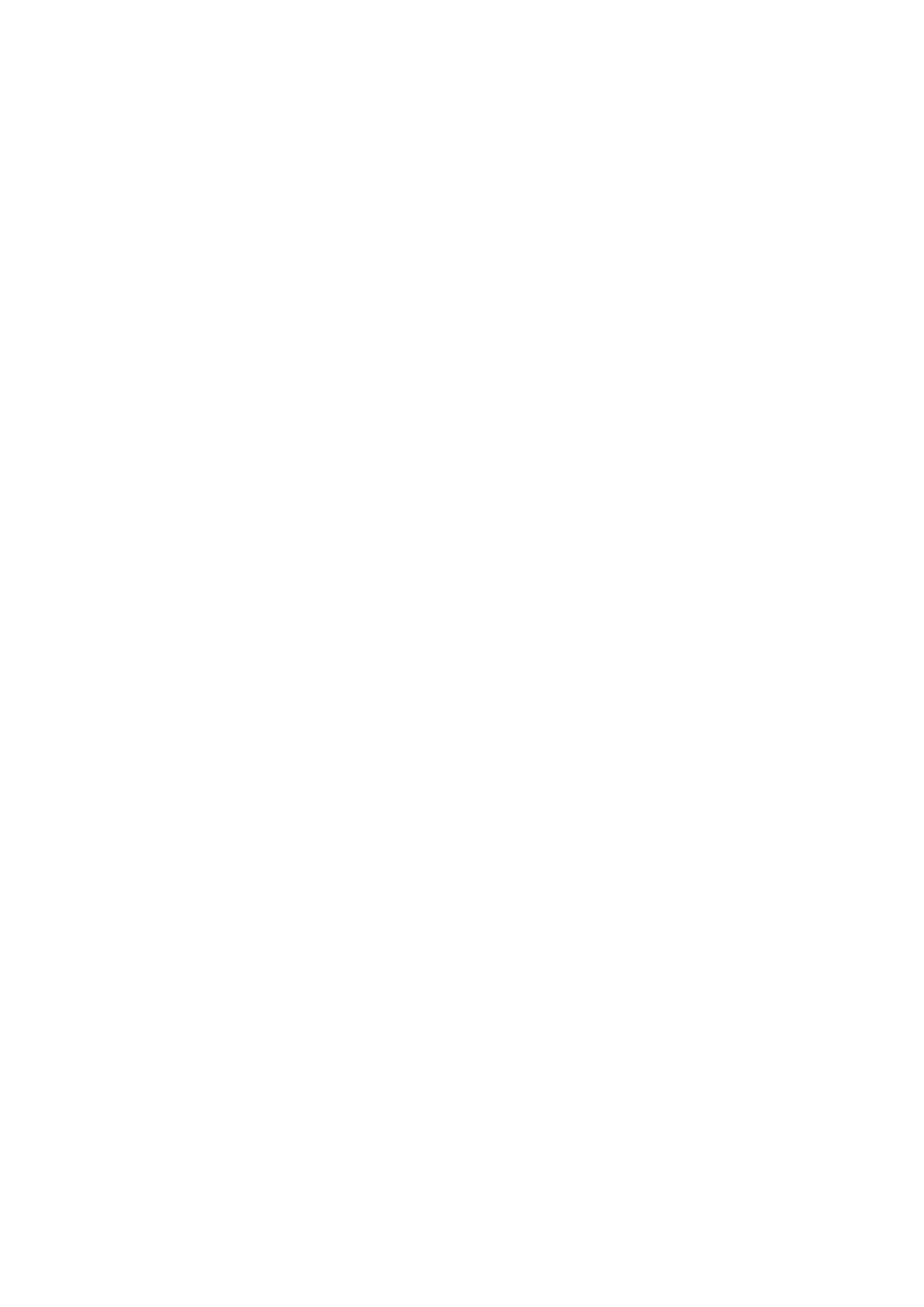# PREFACE

## JOWO – The Joint Ontology Workshops

JOWO, 'The Joint Ontology Workshops—Episode I: The Argentine Winter of Ontology', was held for the first time in Buenos Aires, at the 24th International Joint Conference on Artificial Intelligence – IJCAI 2015. Its mission is to join forces of the diverse communities interested in building, reasoning with, and applying formalised ontologies in the wide spectrum of Artificial Intelligence theory and applications.

The present edition of JOWO 2015 collocated four workshops that cover a broad spectrum of contemporary ontology research ranging from philosophical foundations to theoretical investigations of reasoning problems to a variety of AI applications of ontologies. JOWO included

**OntoLP**<sup>[1](#page-0-0)</sup> Workshop on Ontologies and logic programming for query answering;

- OntoChange[2](#page-0-0) Workshop on Belief Change and Non Monotonic Reasoning in Ontologies and Databases;
- WoMO<sup>[3](#page-0-0)</sup> Ninth International Workshop on Modular Ontologies:

FOfAI[4](#page-0-0) Workshop on Formal Ontologies for Artificial Intelligence.

A more detailed description of these workshops can be found below.

#### Workshop on Ontologies and logic programming for query answering (OntoLP)

The aim of this workshop is to bridge knowledge representation and reasoning in artificial intelligence and web of knowledge communities in order to encourage the emergence of new solutions for reasoning with lightweight ontologies. The workshop focuses on languages and techniques that allow for:

- Query answering while taking ontologies into account.
- Non monotonic reasoning for inconsistency handling and exception handling and expressing default negations in ontologies.

Concerning the first point, a challenging issue is how to adapt or extend Answer Set Programming to represent ontological knowledge. In particular, can (a fragment of) ASP cover lightweight ontological languages while keeping decidability and efficiency?

Concerning the second point, a challenging issue is how to extend lightweight ontological languages with non-monotonic features, while keeping a good computational complexity. In particular,

- i) how to embed exceptions-based and inconsistency tolerant-based reasoning in a tractable ontological language?
- ii) how to integrate uncertainty information in lightweight ontological languages?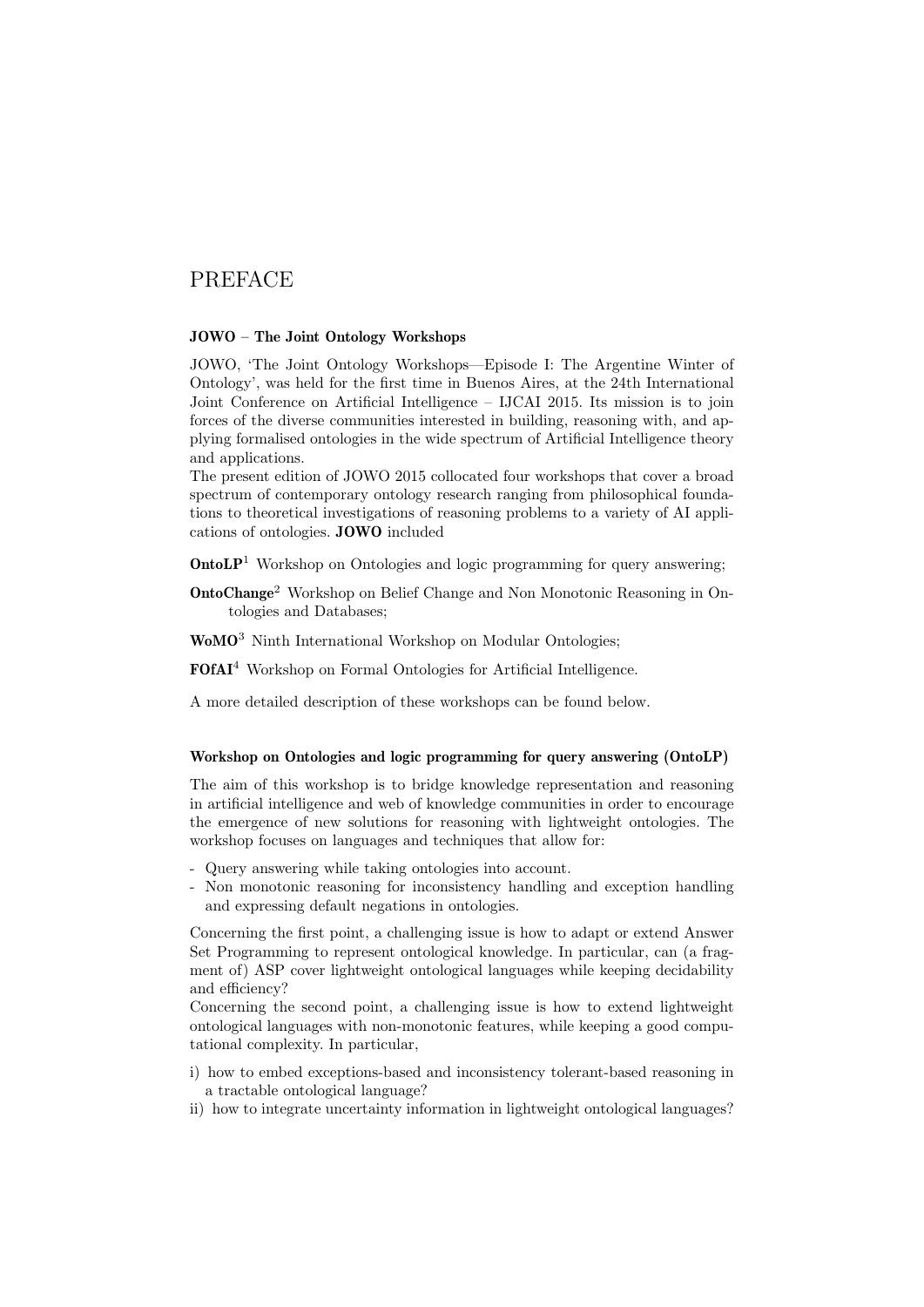iii) how to define merging operations where both inputs and outputs are in lightweight ontological languages?

## Workshop on Belief Change and Non Monotonic Reasoning in Ontologies and Databases (OntoChange)

Recent advances in the formal representation of ontologies have made it possible to perform standard reasoning tasks over real-world large-scale ontologies, and users of large ontologies are starting to adopt such reasoning tools. One of the consequences of the increasing uptake of these tools is the need to go beyond classical reasoning, and in particular, the ability to manage changes to ontologies as they evolve over time. Appropriate solutions for this problem have the potential to enrich the use of ontologies in real world scenarios. The seminar topic is therefore especially relevant for application domains in which ontologies have already proved to be beneficial, such as the biomedical domain.

Managing change in ontologies is an important emerging area. It is clear also that there are problems of common interest to the ontology, belief change, and database communities. A Dagstuhl seminar on this topic was held in October 2012 (http://tinyurl.com/lwzqzng), and was followed up by a Research School on the same topic in February 2014 (http://tinyurl.com/ojkpg6c). The success of these two meetings makes it clear that is necessary to set up a more regular forum for discussing and presenting work in this area.

The aim of this workshop is to set up a regular forum for discussing and presenting work in this area, to bring together researchers working in the areas of logic-based ontologies, belief change, and database systems, along with researchers working in relevant areas in nonmonotonic reasoning, commonsense reasoning, and paraconsistent reasoning. Additionally, the integration with JOWO provides an exciting and unique opportunity to create a bridge between this area, and other related areas in ontologies, resulting in a fruitful symbiosis.

In this first edition, Corman, Aussenac-Gilles and Vieu studies how prioritized base revision can be effectively applied in order to restore consistency, coherence, or get rid of undesired consequences. The technique proposed is based on kernel contraction. The next two papers deal with Paraconsistent Semantics: Croitoriu and Rodriguez, investigate the use of kernel consolidation in order to operate with Inconsistent OBDA Ontology Based Data Access. Kaminsk, Knorr and Leite address the problem of efficiently obtaining meaningful conclusions from (possibly inconsistent) hybrid KBs. Finally, Peñaloza and Thuluva deal with the problem of iteration of updates in an ontology and propose a context-based method that stores the information about all the possible outcomes of an update.

## Workshop on Modular Ontologies (WoMO)

Modularity, is an important enabling technology for knowledge repositories and collaborative knowledge development environments. In formal and applied ontology, modularity is central to reducing the complexity of designing and understand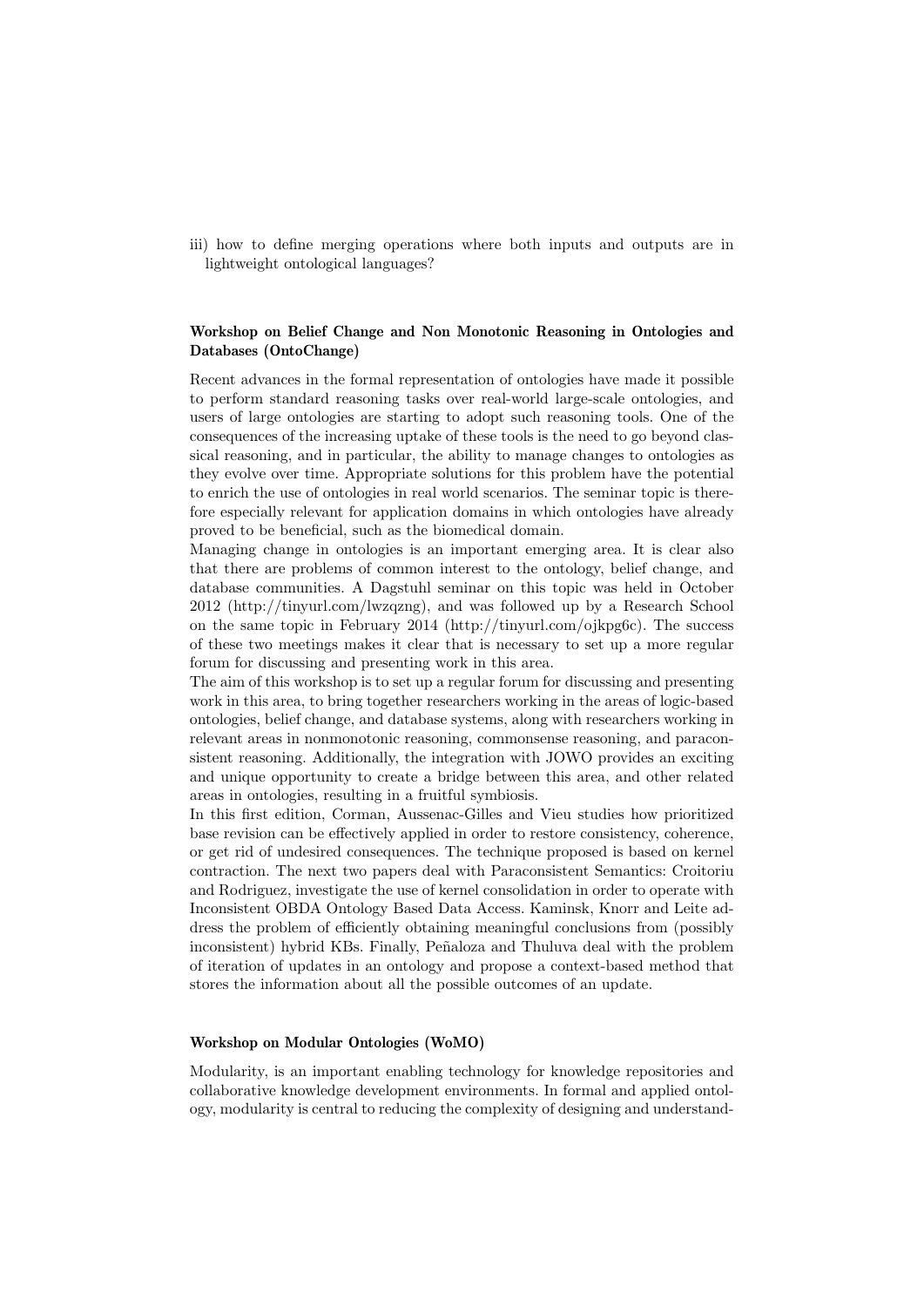ing ontologies, as well as facilitating ontology verification, reasoning, maintenance and integration.

This workshop continues a series of successful events that have been an excellent venue for practitioners and researchers to discuss latest and current work on theoretical and practical aspects of modularity in ontologies, bringing together an interdisciplinary crowd of researchers from various subareas of AI spanning knowledge representation, reasoning and logic (description logics, first-order logics, context-based reasoning, rule-based reasoning, automated theorem proving) and web and knowledge-based repositories and information systems (ontologies, semantic web, linked data) as well as researchers from philosophy, logic, cognitive science, and linguistics and from various application domains.

Topics of interest to the workshop are modularity in ontologies in the broadest sense. Submissions were welcome irrespective of the ontology language of interest (ranging from informal ontologies such as taxonomies, glossaries, folksonomies, and conceptual models, to formal ontologies specified in languages such as RDF, OWL, SKOS, first-order logic, Common Logic). Papers may touch on any aspect of modularity, including but not limited to:

- philosophical, cognitive, linguistic and social aspects of ontology modularity;
- theory, algorithms and implementations of ontology modularity, including those that apply methods beyond classical knowledge representation, such as machine learning and natural language processing;
- modularity in reasoning over ontologies;
- modularity in ontology engineering; and
- modular ontologies in applications.

#### Formal Ontologies for Artificial Intelligence (FOfAI)

The 1st workshop on Formal Ontologies for Artificial Intelligence - FOfAI - took place at IJCAI 2015 in Buenos Aires as part of JOWO, Episode I.

In the last 20 years, ontologies have played key roles in the design of complex information systems and in the development of methodologies for the management of heterogeneous information. There has been an explosion of results that are broadly related to ontologies in a large number of communities like Knowledge Representation and Reasoning, Natural Language Processing, Multiagent Systems, Cognitive Modeling, Decision Theory, Social Studies, Computer Vision, Knowledge Engineering, Industrial Design, Robotics, Planning and Conceptual Modeling.

Ontologies have here to be understood as general theories of the types of entities and relations in a domain. At the center of the discipline of formal ontology lies the systematic study of the formal characterization of ontologies (representations, axiomatics, reasoning techniques) as well as their link with naive realism, epistemology, cognition, commonsense, empirical methods, and data-analysis.

The FOfAI workshop aims to establish a venue for researchers in AI with an interest in formal ontology. In particular, it aims to foster an interdisciplinary discussion and cross-fertilization among a number of communities by proposing a venue to exchange foundational, methodological, and applicative perspectives.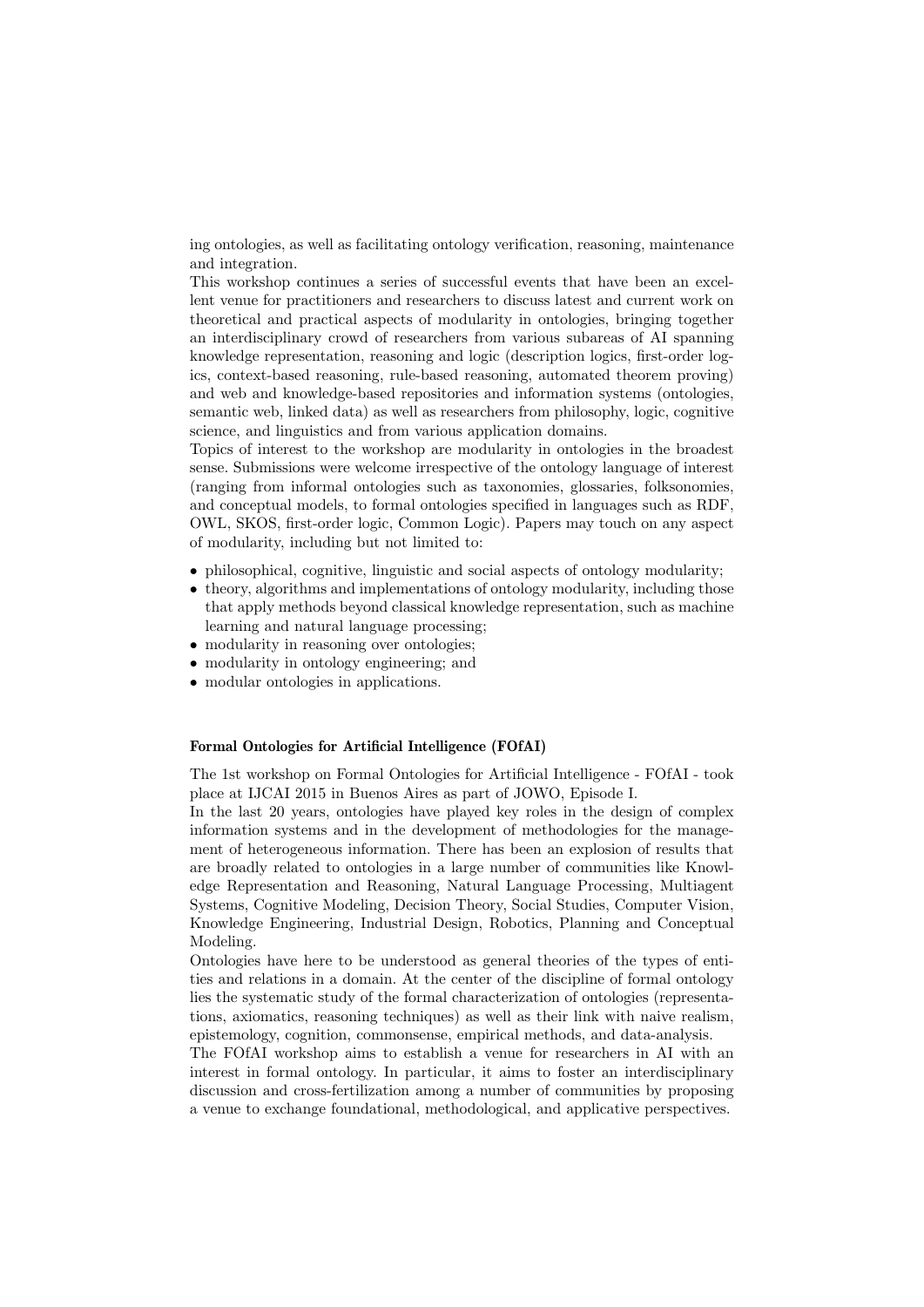FOfAI 2015 was generously supported and sponsored by the International Association for Ontology and its Applications, IAOA, as well as by the Association for Logic, Language, and Information, FoLLI.

# Acknowledgements

# Keynotes.

We would like to thank the program committee members and the additional reviewers for their timely reviewing. We thank our invited keynote speakers—Diego Calvanese (FOfAI), Carsten Lutz (WoMO), Tommie Meyer (FOfAI / OntoChange), Andreas Pieris (OntoLP), and Steven Schockaert (OntoLP)—for their support and contributions.

# Funding.

JOWO and its participating workshops have been generously sponsored and supported by the following organisations:

- IAOA The International Association for Ontology and its Applications (<www.iaoa.org>)
- FoLLI The Association for Logic, Language and Information (<www.folli.info>)
- CAIR The Centre for Artificial Intelligence Research (<www.cair.za.net>)
- ANR The french Agence Nationale de la Recherche. ASPIQ project reference ANR-12- BS02-0003 (<www.agence-nationale-recherche.fr>)

JOWO is a supported event of the International Association for Ontology and its Applications: <IAOA.org>.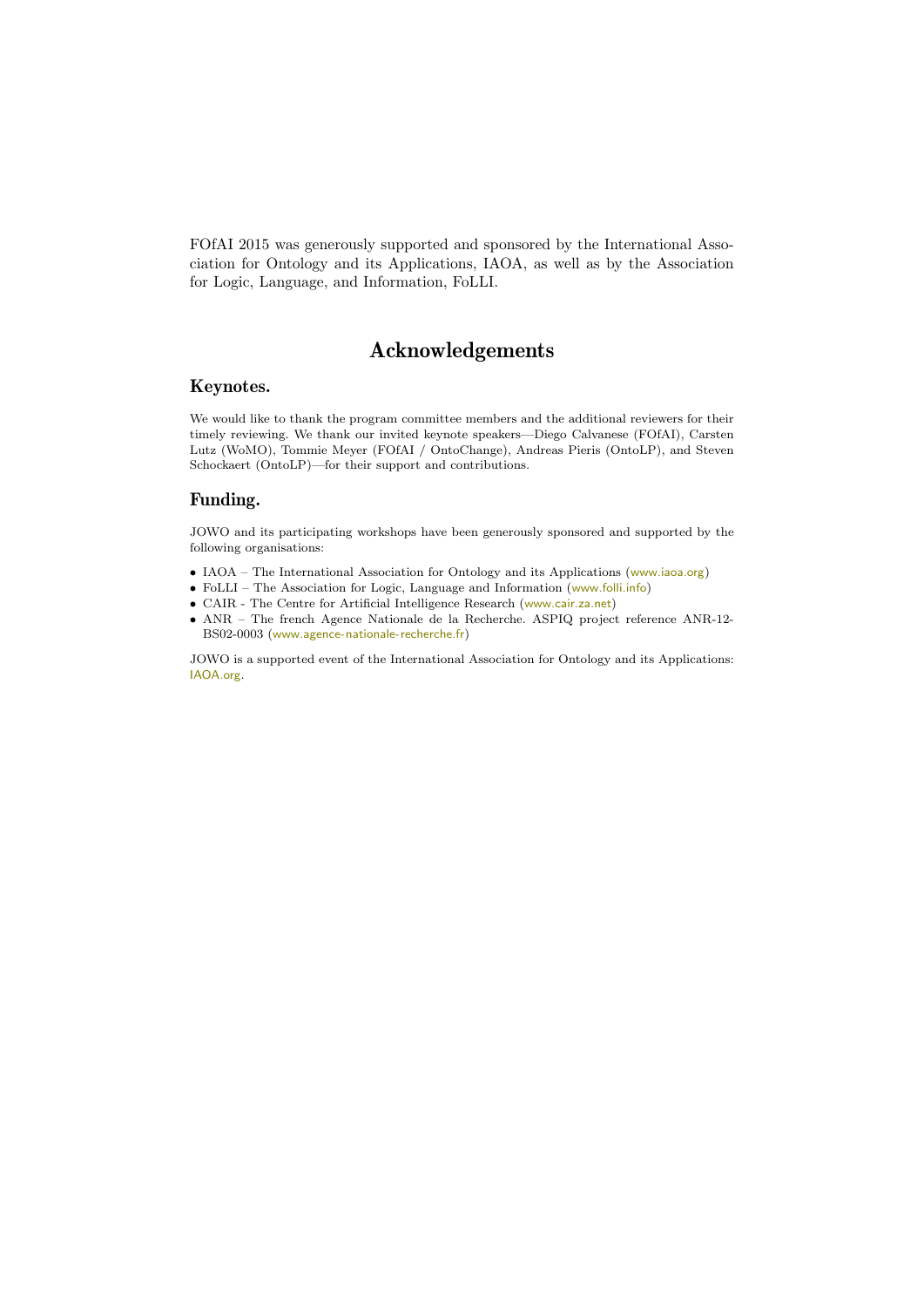# JOWO 2015 – Organisation

# OntoLP 2015

#### Programme Chairs

Odile Papini Aix-Marseille University, LSIS, France Salem Benferhat University of Artois, CRIL, France Laurent Garcia Univeristy of Angers, LERIA, France Marie-Laure Mugnier University of Montpellier 2, LIRMM, France

#### Programme Committee

Jérôme Euzenat INRIA, Grenoble, France Thomas Lukasiewicz University of Oxford. U.K. Steven Schockaert Cardiff University. U.K. Umberto Straccia ISTI-CNR, Pisa, Italy Eric Würbel University of Toulon, France

Maria Teresa Alsinet Bernadó University of Lleida, Spain Jean-Fran¸cois Baget INRIA, Montpellier, France Chitta Baral Arizona State University, U.S.A. Madalina Croitoru University of Montpellier 2, France Jim Delgrande Simon Fraser University, Vancouver, Canada Thomas Eiter Vienna University of Technology, Austria Eduardo Ferm´e University of Madeira, Portugal Sergio Alejandro Gomez Universidad Nacional del Sur Alem, Argentina Fabio Grandi University of Bologna, Italy Guido Governatori NICTA Queensland, Australia John Horty University of Maryland, U.S.A. Gabriele Kern-Isberner University of Dortmund, Germany Sylvain Lagrue University of Artois, France Claire Lefèvre University of Angers, France Joao Leite University of Lisbon, Portugal Nicola Leone University of Calabria, Italy University of Angers, France Robert E. Mercer University of Western Ontario, Canada Thomas Meyer University of Cape Town, South Africa Farid Nouioua Aix Marseille University, France Guilin Qi Southeast University, China Vincent Risch Aix Marseille University, France Riccardo Rosati University La Sapienza, Roma, Italy Marie-Christine Rousset University of Grenoble, France Torsten Schaub University of Potsdam. Germany Guillermo Simari University Bahia blanca, Argentina Igor Stéphan University of Angers, France Kewen Wang Griffith University. Australia Stefan Woltran Vienna University of Technology, Austria

#### Additional Reviewers

Michael Morak University of Oxford, U. K. Ricardo Gonçalvez University of Lisbon, Portugal Antonius Weinzierl Vienna University of Technology, Austria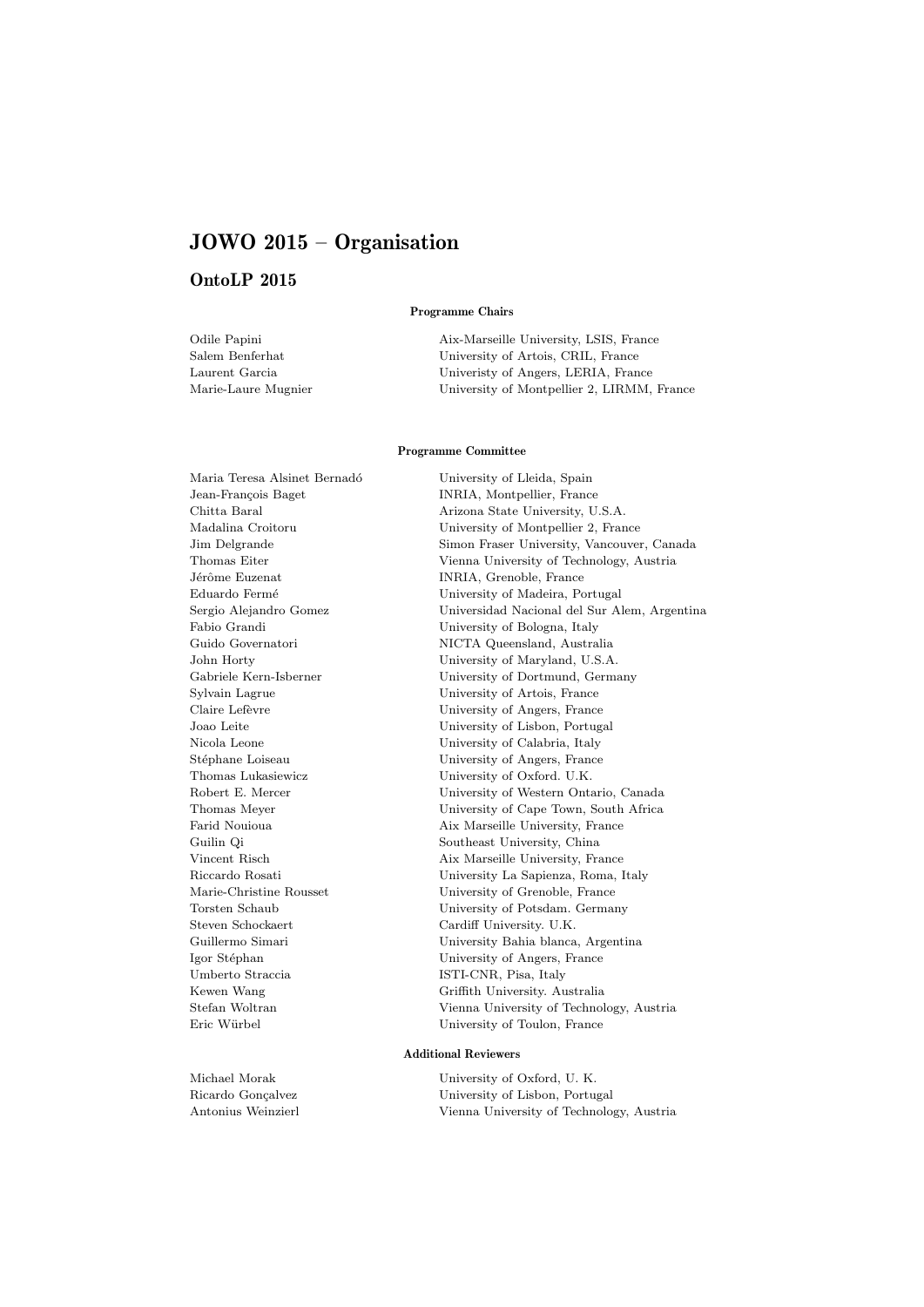# OntoChange 2015

### Programme Chairs

Eduardo Fermé University of Madeira, Portugal Thomas Meyer University of Cape Town, South Africa Renata Wassermann University of São Paulo, Brazil

#### Programme Committee

Emanuele Della Valle Politecnico di Milano,IT Giorgos Flouris FORTH Heraklion, GR Kewen Wang Griffith University, AU Zhe Wang Griffith University, AU Zhiqiang Zhuang Griffith University, AU

Andreas Herzig Paul Sabatier University Toulouse, FR Università del Piemonte Orientale, IT David Toman University of Waterloo, CA Giovanni Casini Centre for AI Research, Pretoria, ZA Ivan Jos´e Varzinczak Federal University of Rio de Janeiro, BR James P. Delgrande Simon Fraser University Burnaby, CA Liang Chang Guilin University of Electronic Technology,CN Marcio Moretto Ribeiro University of Sao Paulo, BR Matthias Thimm Universität Koblenz-Landau, DE Maurice Pagnucco, University of New South Wales,AU Maurcio Reis University of Madeira, PT Rafael Peñaloza Free University of Bozen-Bolzano, IT Richard Booth Mahasarakham University, Th Szymon Klarman Centre for AI Research, Pretoria,ZA University of Manchester, UK Valentina Gliozzi Università' di Torino, IT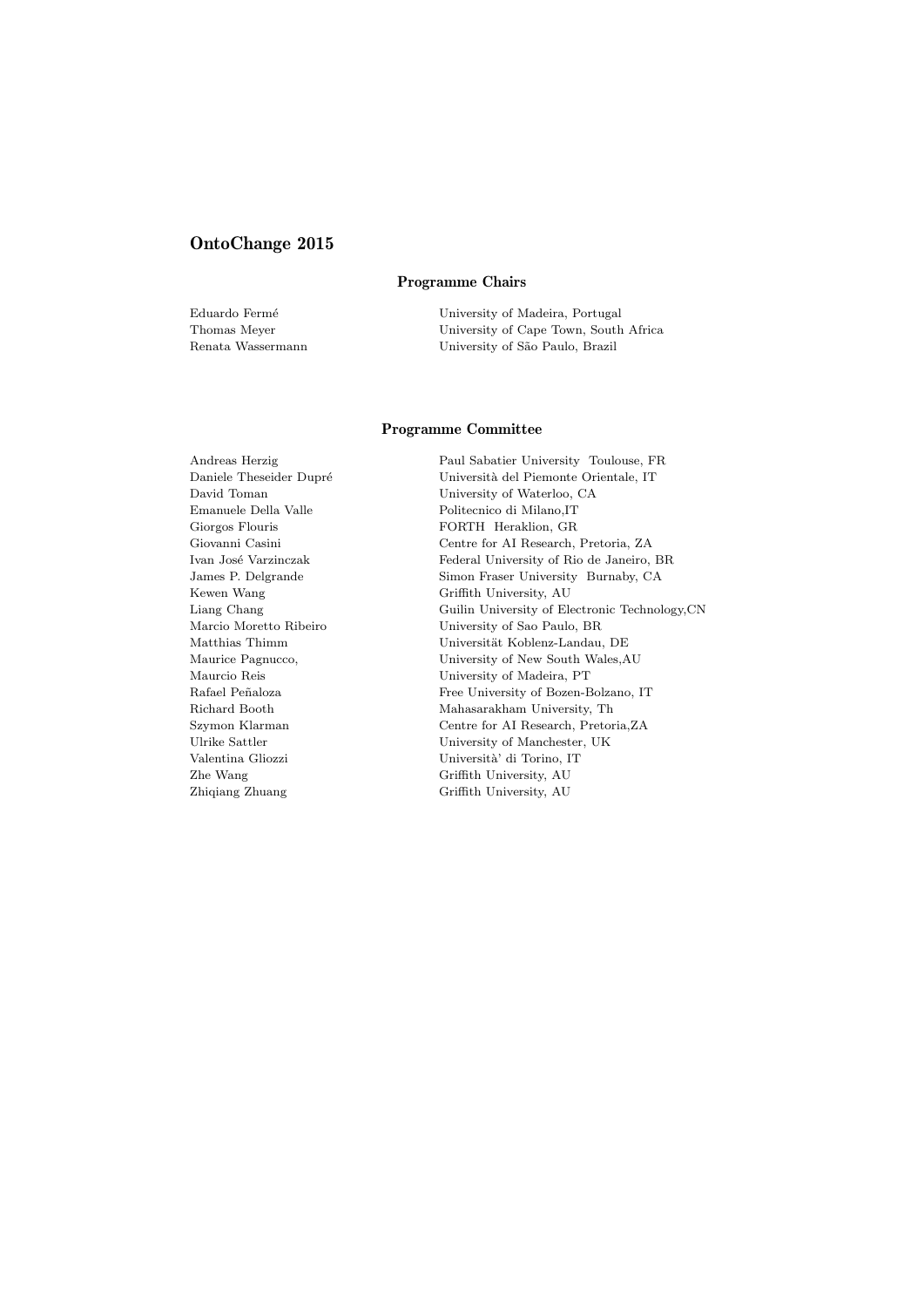## WoMO 2015

#### Programme Chairs

| Torsten Hahmann | School of Computing and Information Science     |
|-----------------|-------------------------------------------------|
|                 | University of Maine, Orono, ME, USA             |
| Ken Baclawski   | College of Computer and Information Science,    |
|                 | Northeastern University, Boston, MA, USA        |
| Adila Krisnadhi | Department of Computer Science and Engineering. |
|                 | Wright State University, Dayton, OH, USA; and   |
|                 | Faculty of Computer Science,                    |
|                 | Universitas Indonesia, Depok, Indonesia         |
| Pavel Klinov    | Institute of Artificial Intelligence,           |
|                 | University of Ulm, Germany                      |

#### Programme Committee

University of Oxford, UK

| Ana Armas                 |
|---------------------------|
| Eva Blomqvist             |
| Arina Britz               |
| David Carral              |
| Chiara del Vescovo        |
| Aldo Gangemi              |
|                           |
| Michael Gruninger         |
| Pascal Hitzler            |
| Edward Haeusler           |
| Agnieszka Lawrynowicz     |
| Francisco Martin-Recuerda |
| Till Mossakowski          |
| Adrian Paschke            |

Linköping University, SE Meraka Institute, CSIR, South Africa Wright State University, USA BBC Wales, UK Universite Paris 13-CNRS-Sorbonne Cite, France and ISTC-CNR, Italy University of Toronto, Canada Wright State University, USA Pontifical Catholic University of Rio de Janeiro, Brazil Pozna University of Technology (PL) Universidad Politecnica de Madrid, Spain University of Magdeburg, Germany Freie Universität Berlin, Germany Denis Ponomaryov Institute of Informatics Systems, Russia Alexandre Rademaker IBM Research, Brazil Thomas Schneider University of Bremen, Germany Luciano Serafini Fondazione Bruno Kessler, Italy Barry Smith National Center for Ontological Research, University of Buffalo, USA Jeffrey Smith BAE Systems, UK Dmitry Tsarkov University of Manchester, UK Ivan Jos´e Varzinczak Universidade Federal do Rio de Janeiro, Brazil Marcella Vegetti Universidad Technologica Nacional, Argentina George Vouros University of Piraeus, Greece Dirk Walther Technische Universität Dresden, Germany Marco Schorlemmer Artificial Intelligence Research Institute. Artificial Intelligence Research Institute, IIIA-CSIC, Spain

#### Additional Reviewers

Fabian Neuhaus University of Magdeburg, Germany Ralph Schäfermeier Freie Universität Berlin, Germany